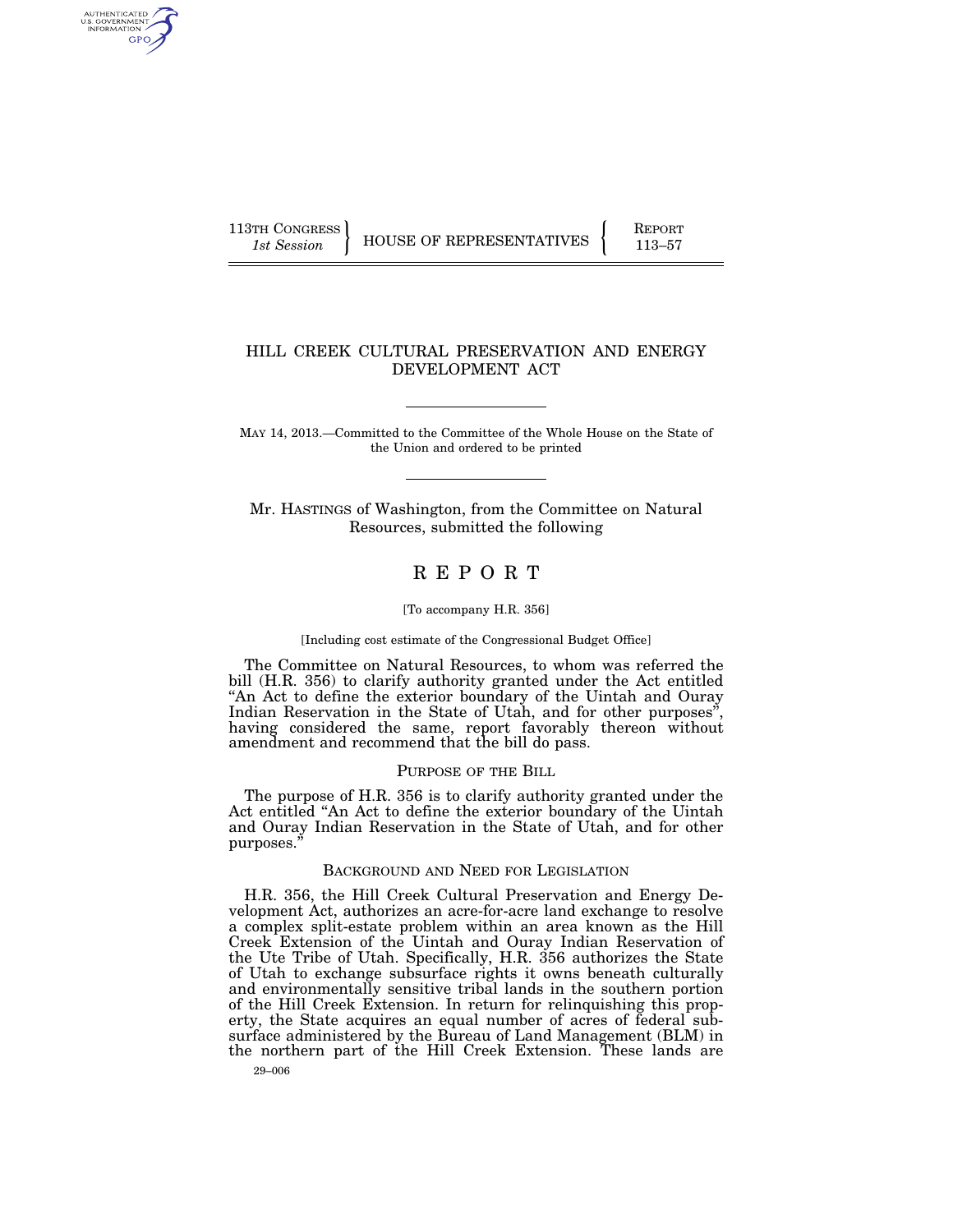within an actively developed area where the Tribe does not object to oil and gas leasing. The State subsurface lands concerned in H.R. 356 are administered by the School and Institutional Trust Lands Administration (SITLA), which supports K–12 education in Utah.

To hold the U.S. Treasury and SITLA financially harmless, H.R. 356 reserves to the federal government an overriding mineral interest in all lands conveyed to the State equal to the percentage of revenue that the United States would have retained under the Mineral Leasing Act had the lands remained in federal ownership. In a similar fashion, the bill reserves to the State an equal overriding interest in the lands conveyed to the federal government.

A detailed historical background concerning the Uintah and Ouray Indian Reservation and SITLA, as well as an analysis of the justification for H.R. 356, may be found in House Report 112–509, the Committee Report accompanying H.R. 4027. H.R. 356 is nearly identical to H.R. 4027, which passed the House in the 112th Congress but did not move in the Senate. H.R. 356 does omit a provision that was included in H.R. 4027 to terminate the overriding mineral interests of the United States and the State of Utah after 30 years. This change was made to address concerns expressed by the Administration in a hearing held by the Subcommittee on Indian and Alaska Native Affairs on March 20, 2012. The State of Utah and the Ute Tribe strongly support enactment of this legislation.

#### COMMITTEE ACTION

H.R. 356 was introduced on January 23, 2013, by Congressman Rob Bishop (R–UT). The bill was referred to the Committee on Natural Resources, and within the Committee to the Subcommittees on Indian and Alaska Native Affairs and Energy and Mineral Resources. On April 24, 2013, the Full Natural Resources Committee met to consider the bill. The Subcommittees on Indian and Alaska Native Affairs and Energy and Mineral Resources were discharged by unanimous consent. No amendments were offered, and the bill was then adopted and ordered favorably reported to the House of Representatives by unanimous consent.

#### COMMITTEE OVERSIGHT FINDINGS AND RECOMMENDATIONS

Regarding clause  $2(b)(1)$  of rule X and clause  $3(c)(1)$  of rule XIII of the Rules of the House of Representatives, the Committee on Natural Resources' oversight findings and recommendations are reflected in the body of this report.

#### COMPLIANCE WITH HOUSE RULE XIII

1. Cost of Legislation. Clause 3(d)(1) of rule XIII of the Rules of the House of Representatives requires an estimate and a comparison by the Committee of the costs which would be incurred in carrying out this bill. However, clause  $3(d)(2)(B)$  of that rule provides that this requirement does not apply when the Committee has included in its report a timely submitted cost estimate of the bill prepared by the Director of the Congressional Budget Office under section 402 of the Congressional Budget Act of 1974. Under clause 3(c)(3) of rule XIII of the Rules of the House of Representatives and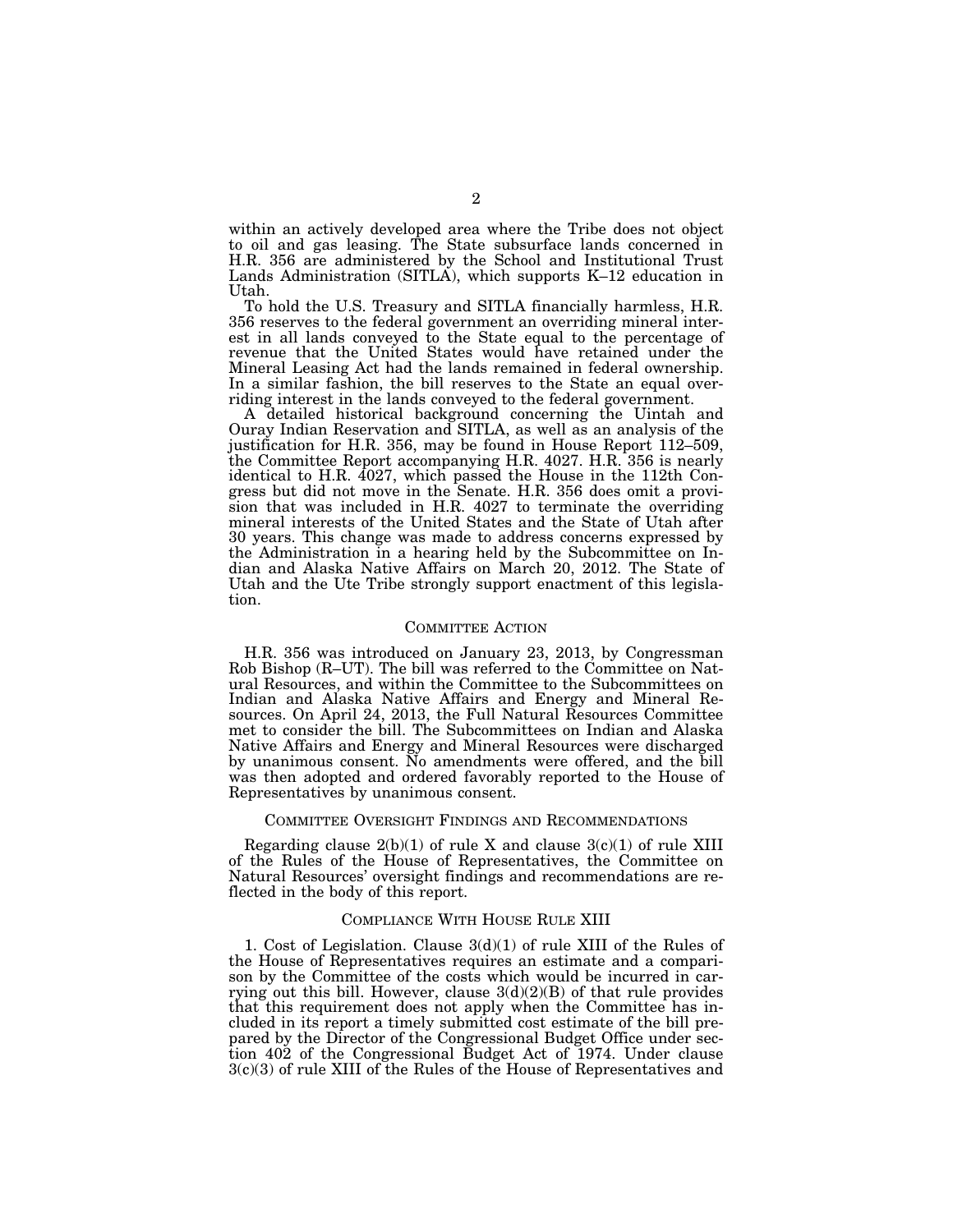section 403 of the Congressional Budget Act of 1974, the Committee has received the following cost estimate for this bill from the Director of the Congressional Budget Office:

### *H.R. 356—Hill Creek Cultural Preservation and Energy Development Act*

H.R. 356 would authorize a conveyance of mineral rights within the Uintah and Ouray Indian Reservation in Utah among the state of Utah's School and Institutional Trust Land Administration (SITLA), the federal government, and the Ute Indian Tribe. SITLA currently owns the *subsurface* mineral rights to approximately 18,000 acres in the Hill Creek Extension of the reservation; however, the *surface* rights to that land are held in trust for the Ute Indian Tribe by the federal government. The legislation would authorize SITLA to relinquish to the Ute Indian Tribe its subsurface mineral rights in exchange for the subsurface rights to about 18,000 acres of other land within the Hill Creek Extension owned by the federal government.

CBO estimates that the legislation would have no significant impact on the federal budget over the 2014–2023 period. Enacting H.R. 356 would not affect direct spending or revenues; therefore, pay-as-you-go procedures do not apply.

H.R. 356 would authorize a transfer of federally owned subsurface mineral rights for an equivalent number of acres of state land. However, the acres transferred may not have the same value because mineral deposits are not evenly spread across all areas. To compensate for such a potential imbalance, H.R. 356 would preserve a royalty interest in the value of any subsurface minerals that are developed on the transferred properties for the state and the federal governments.

H.R. 356 contains no intergovernmental or private-sector mandates as defined in the Unfunded Mandates Reform Act. Enacting the bill would benefit the tribe and state.

The CBO staff contact for this estimate is Martin von Gnechten. The estimate was approved by Theresa Gullo, Deputy Assistant Director for Budget Analysis.

2. Section 308(a) of Congressional Budget Act. As required by clause 3(c)(2) of rule XIII of the Rules of the House of Representatives and section 308(a) of the Congressional Budget Act of 1974, this bill does not contain any new budget authority, spending authority, credit authority, or an increase or decrease in revenues or tax expenditures. CBO estimates that implementing this legislation would have no significant impact on the federal budget.

3. General Performance Goals and Objectives. As required by clause  $3(c)(4)$  of rule XIII, the general performance goal or objective of this bill is to clarify authority granted under the Act entitled ''An Act to define the exterior boundary of the Uintah and Ouray Indian Reservation in the State of Utah, and for other purposes.''

#### EARMARK STATEMENT

This bill does not contain any Congressional earmarks, limited tax benefits, or limited tariff benefits as defined under clause  $9(e)$ ,  $9(f)$ , and  $9(g)$  of rule XXI of the Rules of the House of Representatives.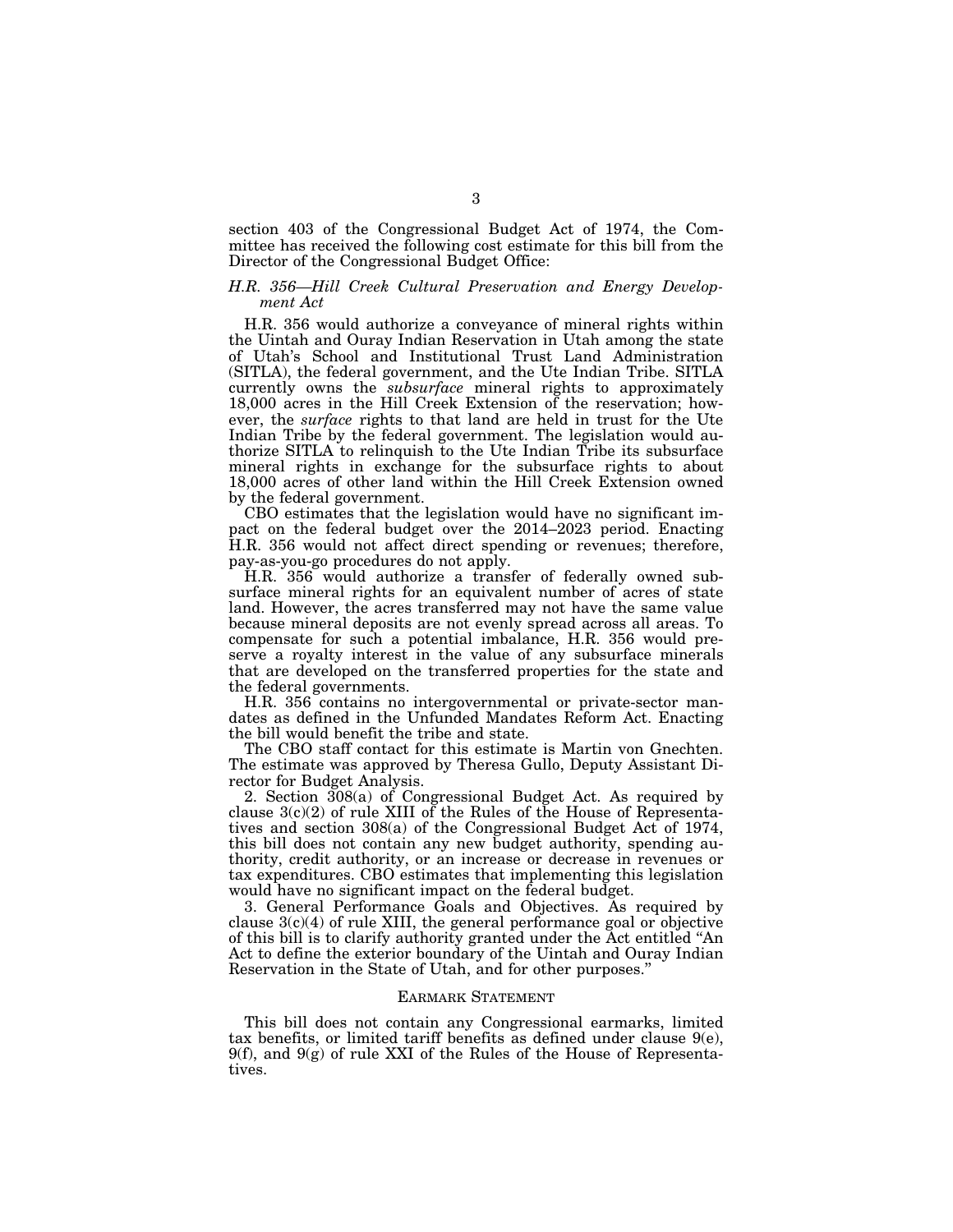## COMPLIANCE WITH PUBLIC LAW 104–4

#### This bill contains no unfunded mandates.

## COMPLIANCE WITH H. RES. 5

Directed Rule Making. The Chairman does not believe that this bill directs any executive branch official to conduct any specific rule-making proceedings.

Duplication of Existing Programs. This bill does not establish or reauthorize a program of the federal government known to be duplicative of another program. Such program was not included in any report from the Government Accountability Office to Congress pursuant to section 21 of Public Law 111–139 or identified in the most recent Catalog of Federal Domestic Assistance published pursuant to the Federal Program Information Act (Public Law 95–220, as amended by Public Law 98–169) as relating to other programs.

#### PREEMPTION OF STATE, LOCAL OR TRIBAL LAW

This bill is not intended to preempt any State, local or tribal law.

CHANGES IN EXISTING LAW MADE BY THE BILL, AS REPORTED

In compliance with clause 3(e) of rule XIII of the Rules of the House of Representatives, changes in existing law made by the bill, as reported, are shown as follows (new matter is printed in italic and existing law in which no change is proposed is shown in roman):

#### **ACT OF MARCH 11, 1948**

AN ACT To define the exterior boundary of the Uintah and Ouray Indian Reservation in the State of Utah, and for other purposes.

\* \* \* \* \* \* \* *SEC. 5. In order to further clarify authorizations under this Act, the State of Utah is hereby authorized to relinquish to the United States, for the benefit of the Ute Indian Tribe of the Uintah and Ouray Reservation, State school trust or other State-owned subsurface mineral lands located beneath the surface estate delineated in Public Law 440 (approved March 11, 1948) and south of the border between Grand County, Utah, and Uintah County, Utah, and select in lieu of such relinquished lands, on an acre-for-acre basis, any subsurface mineral lands of the United States located beneath the surface estate delineated in Public Law 440 (approved March 11, 1948) and north of the border between Grand County, Utah, and Uintah County, Utah, subject to the following conditions:* 

*(1) RESERVATION BY UNITED STATES.—The Secretary of the*  Interior shall reserve an overriding interest in that portion of *the mineral estate comprised of minerals subject to leasing under the Mineral Leasing Act (30 U.S.C. 171 et seq.) in any mineral lands conveyed to the State.* 

*(2) EXTENT OF OVERRIDING INTEREST.—The overriding interest reserved by the United States under paragraph (1) shall consist of—*